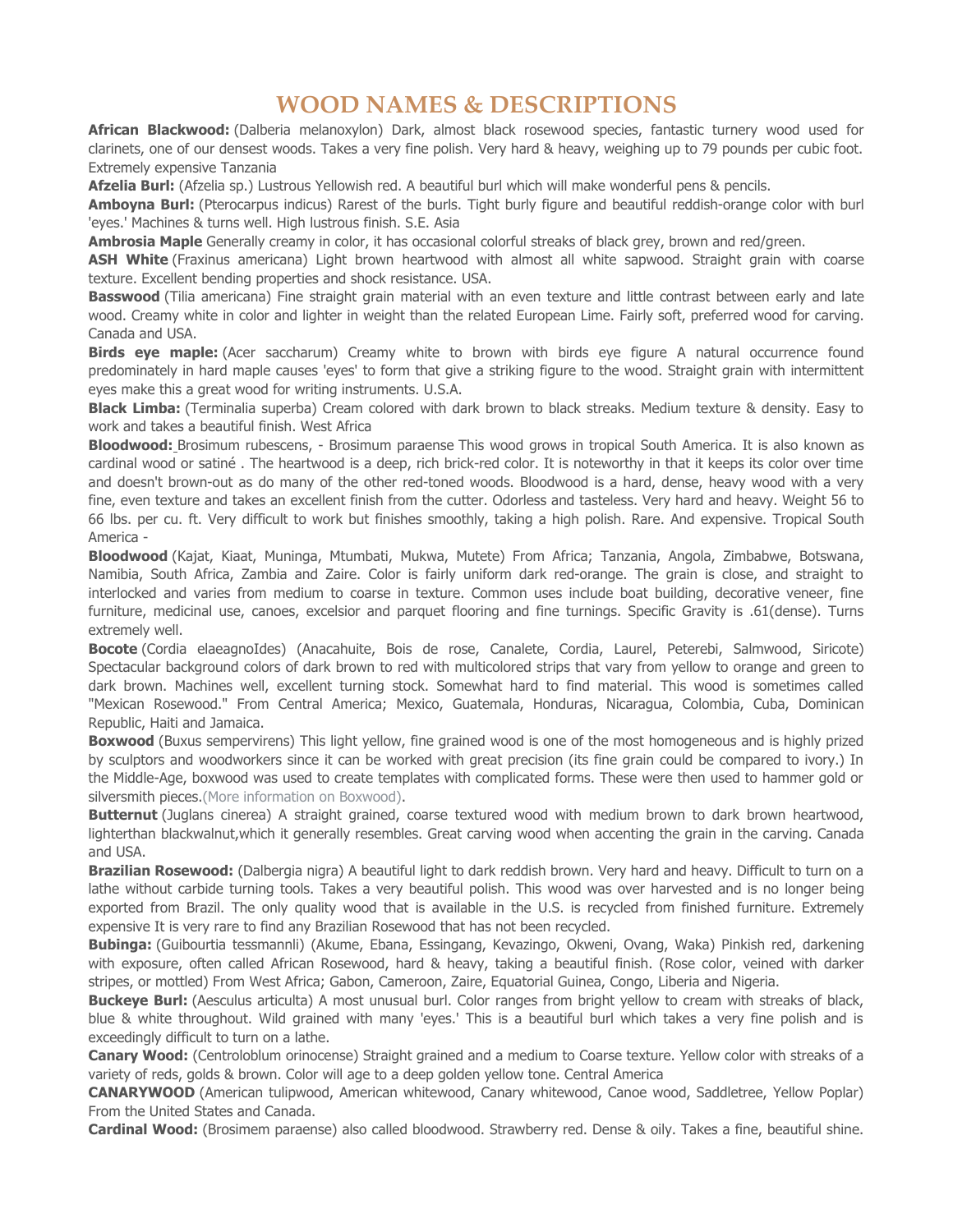Does not darken much with exposure. Brazil

**Cedar, Aromatic Red** (Juniperus virginiana) (Eastern redcedar, Juniper, Red juniper, Savin, Virginia pencil cedar) Soft wood with aroma that is a natural repellent to moths and insects. Sapwood is white to cream and is intermixed and contrasts with the salmon to dark red of the heartwood. Expect tight closed knots throughout the material. From the United States and Canada.

**Cedar, Spanish** (Cedrela Odorata) Light reddish brown to dark brown in color with grain texture similar to that of mahogany. Machines and carves well with hand and powertools. Strong yet lightweight. Traditionally used for cigar boxes and humidor linings.

**Chakte-kok:** (Cosmocalyx spectabilus) from a sustained yield forest. Bright red with darker stripes. Darkens with exposure. Mexico

**Chechem:** (Metopium brownie) Reddish brown with dark striping & golden luster. Easy to work and takes a fine finish. Mexico

**Chechem Burl:** (Metopium brownie) A very wild burl! It has many small eyes. Color ranges from brown to a light rose. Works easily for a burl & finishes with a high gloss. Mexico

**Cherry** (Prunus serotina) (Black cherry, Capulin, Choke cherry, New England mahogany, Plum, Rum cherry) Hard straight grained with firm texture. Heartwood is reddish brown to deep red, with brown flecks, and will naturally darken with age. Works well with hand and machine tools, finishes well. Great for turning. From the United States, Switzerland and Canada.

**Claro Black Walnut:** (Juglans spp) Dark brown wood with wavy & curly grain colors of light yellowish brown to dark brown or black. Similar to American Walnut in density and texture but with more spectacular grain patterns. Takes a beautiful high gloss finish. U.S.A.

**Cocobolo:** (Dalbergia retusa) (Nicaraguan rosewood, Granadillo, Caviuna, Uruana, Funera, Pallisander) One of our most beautiful rosewoods, red to orange with variegated black striping. Very dense and oily, taking a high polish. Turnery, knife handles, pens & pencils, bird calls, walking canes and all forms of fancy woodwork.The color turns deep orange red with exposure. From Central America: Mexico, Nicaragua, and Panama.

**Eastern White Holly:** (Rex opaca) Light cream to pure white. Fine uniform texture. USA

**Ebony, Gaboon:** (Diospyros spp.) Jet black color with only the slightest possibility of dark brown streaks. Somewhat difficult to turn but worth the effort. Great for knobs, pulls, inlays and accents in cabinetry. Excellent turning wood & takes a beautiful shine. Extremely expensive Africa

**Elm Burl:** A beautiful burl with colors ranging from dark to light browns and hints of black streaks. This wood turns well and takes a fine, lustrous finish.

**English Elm Burl:** Reddish brown with many eyes. This burl makes a beautiful writing instrument. UK

**French Boxwood :** Please see "Boxwood"

**Goncalo Alves:** (Astronium sp.) (Ciruelillo, Frijolillo, Gateado, Guarita, Guasango, Gusanero, Jobillo, Palo de cera, Palo de culebra, Ron ron) Light to dark reddish brown with black streaks. Hard, heavy and waxy. It is fine grained, is easy to work, and takes a beautiful finish. Specific Gravity is .95 (very dense). Turns easily with sharp tools if straight grain. Figured pieces require care when turning. From Central and Latin America; Colombia, Mexico, Venezuela, Bolivia, Brazil, Ecuador, Paraguay, Costa Rica, Guyana and Peru.

**Granadilla:** (Platymiscium pinnatum) Reddish brown & hard & heavy. Often used as a rosewood substitute. Takes a high polish. Mexico

**Granadillo** (Platymiscium spp) Hard and dense with fairly straight, coarse and slightly irregular to interlocked grain. Color varies from reddish brown to violet heartwood and sapwood that is creamy white. Machines well with sharp hand and power tools. Central America.

**Honduras Rosewood:** (Dalbergia stevesonii) Hard, heavy & dense. The heartwood is pinkish to purple-brown with irregular black markings. Grain is straight with a medium to fine texture. Sapwood is a striking creamy white. This wood turns easily and takes a very high polish.

**Imbuya**: Sometimes called Brazilian Walnut (although not a true walnut), this colorful, fine textured wood has long been prized by woodworkers. It is a large tree attaining a height of 40m with a diameter of 2m, which grows in South Brazil. Heartwood is yellow-olive to chocolate brown, with variegated streaks and stripes. Grain pattern varies widely, with many different figures occurring in individual boards. Imbuya is hard and moderately heavy (about 42 pounds per cubic foot). Heartwood is durable. Emits a spicy, resinous scent and taste. Imbuya is easy to work with hand and power tools, although grain tends to pick up when planing. Finishes to a high luster. Glues well. Uses: High grade furniture, cabinetry, joinery, paneling, flooring, gun stocks. From Southern Brazil.

**Jarrah Burl:** (Eucalyptus marginata) Brick red color, heavily figured with many 'eyes'. Hard & heavy. Takes a lustrous shine.. Australia

**Kingwood:** (Dalbergia congestiflora) (Aroeira, Muiracatiara, Aroeira-do-sertao, Aroeira-legitima) Also called Camotilla. Deep purple with light and dark stripes. Very hard and heavy. Oily, so it takes beautiful polish. Very rare. Mexico Kingwood gets its name from the era of the French Revolution. Extremely expensive Brazil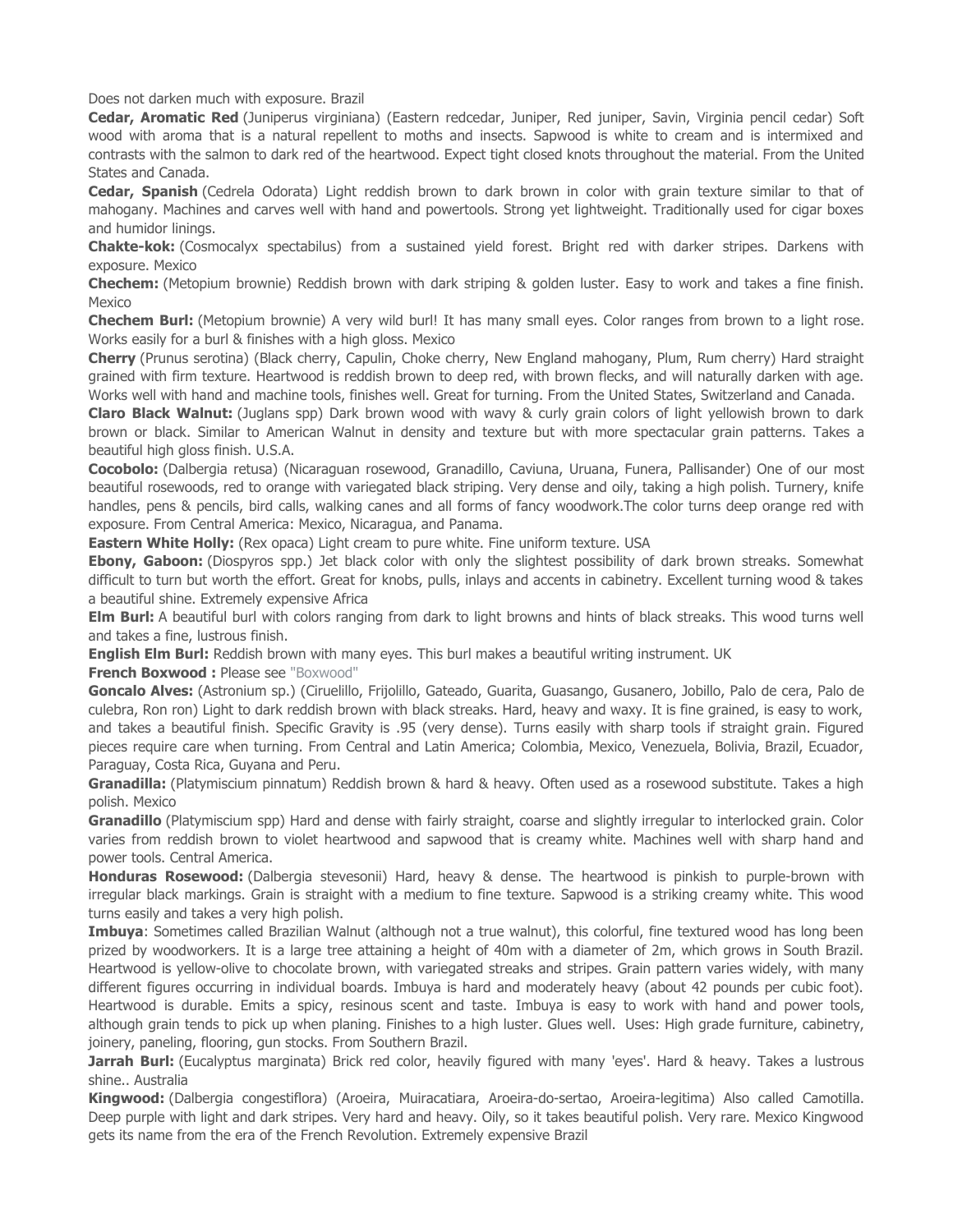**Koa:** (Koa acacia) Koa is the largest of the native trees of Hawaii. it is rare within its natural habitat This tree has been used by native Hawaiians to make canoes, carved figures, furniture and in recent years in the craft industry. Koa is a moderately heavy wood and can range in color from golden orange to a deep reddish brown. Koa is famous for its Ribbon grain which often comes highly figures. This wood turns easily and polishes to a high sheen. From Hawaii

**Lacewood:** (Carwellia sp.) (Silky oak, Selano) Light pinkish red with very pronounced rays or 'silver' grain. Medium texture, high luster. Australia

Lacewood (Roupala Brasilensis) Light pink to silvery sheen with small flaky grain due to the large rays. Attractive pattern when used in small areas. Fairly light in weight, machines very well with both hand and power tools. Central and South America.

Limba: is most often known in the United States by its commercial name korina (occasionally spelled corina.) But around the world, it is referred to as afara or limba. Limba is most often seen as a pale yellow to straw-colored wood, but its heartwood may have streaks that are grey to black. It is most often straight grained, but occasionally wavy-grained korina will produce a beautiful figure. The wood is slightly lustrous, but with a faint odor. Uses vary. It is sometimes used for interior joinery, shop fittings, furniture, desks, turnery, coffins and light construction. The highly figured korina, is used for decorative veneers. The heartwood, with its streaks, makes a beautiful face veneer for paneling, doors and marquetry. The darker heartwood is usually referred to as dark afara, dark limba or limba bariole, and also as korina in the United States. With its blackish streaks, the heartwood makes a very attractive face veneer that can be used for high-end paneling, furniture, architectural doors and marquetry. It is also an excellent turnery wood. Pale yellow to light brown with a pattern that has fine and irregular rays. Pores are scarce, but large enough to give an interesting grain character. It has a close grain with a texture that is moderately coarse but even. Limba is easy to work with hand and machine tools, but has a slight blunting effect on cutters. it will finish well if filler is used. Pre-boring is needed in nailing and screwing. It will dry rapidly, but has a tendency to shake or split when it is air dried. Kiln-fried wood will dry rapidly with little degradation. The sawdust can be irritating to some individuals and can lead to skin infections. The wood has medium density with low bending strength and stiffness and medium crushing strength.

**Mango:** (Mangifera indica) A beautiful Hawaiian hardwood introduced to the Islands probably in the early 1800's. A medium to large tree that frequently grows to 50 to 65 feet in height and 2 to 3 feet in diameter. The heart wood is a beautiful blond wood which frequently stains during drying to form unique and wonderful color variations. Mango is hard but works easily and polishes to a glossy finish.

**Makore:** (Mimusops heckelli) Also called African Cherry. Reddish brown with a fine grain. Turns well and takes a beautiful finish. West Africa

**Madrone Burl:** (Arbutus menziesli) These burls have a medium to high density of small bird's eyes. Reddish to pinkish brown. Takes a beautiful polish. N. W. U.S.A.

**Mahogany, Honduras** (Swietenia macrophylla) Medium density hardwood, pale brown to pink to dark reddish brown. Firm straight to wavy grain. Great workability with hand and machine tools and takes detail very well. Premiere carving wood. Central America.

**Maple** (Acer saccharum) Hard heavy straight grained wood with a fine texture. Sapwood is white and selected for its color, heartwood is light reddish brown. Irregular grain often makes this wood somewhat difficult to work with. Turns well, stains fair, finishes well. USA.

**Maple, Bird's Eye** (Acer saccharum) A natural occurrence found predominately in hard maple causes "eyes" to form that give a striking figure to the wood. Straight grain with intermittent eyes makes this a great accent wood. USA.

**Maple, Figured** (Acer saccharum) Actually a 'catch all" phrase for maple with unbelievable grain patterns ranging from curly to flamed to fiddlebacked. Color ranges from light cream to darker tones of brown and anything in-between. Northwest USA and Canada.

**Maple Burl, Big Leaf** (Acermacrophyllum) Unbelievable,swirly, unpredictable grain patterns with light to dark variations of cream brown to dark brown color. Natural edges, bark inclusions and internal voids may be present and are not considered defects. Northwest USA.

**Myrtlewood:** (Umbellularia californica) Also called Pepper Wood. Color varies greatly from yellowish gray to greenish black, often with curly or burly figure. Popular turning wood for the novelty industry. This wood also makes unbelievable pens & pencils. N. W. U.S.A.

**Macadamia Nut:** (Macadamia integrefulia) A beautiful Hawaiian hardwood introduced into the Islands in the late 1800's. This is a beautiful reddish wood with rays similar to Australian lacewood. Macadamia wood is a hard & dense wood that requires sharp blades to cut cleanly. This wood makes beautiful writing instruments.

**Mesquite Wood:** (Prosopis julifora) This beautiful wood is heavy and very hard. The basic color of this amazing wood is brown, ranging from light to dark brown. The yellows, pinks and orange/reds appear in marble like grains to make this an exquisite wood. Mesquite wood is a pleasure to work with an takes a beautiful high polish. SW USA and Mexico.

**Milo:** (Thespesia popuinea) A beautiful wood from the Island of Hawaii. It is a small tree maturing to only 4 to 5 inches in diameter. Its dark brown heartwood and light tan sapwood make a striking writing instrument. This wood is quite rare,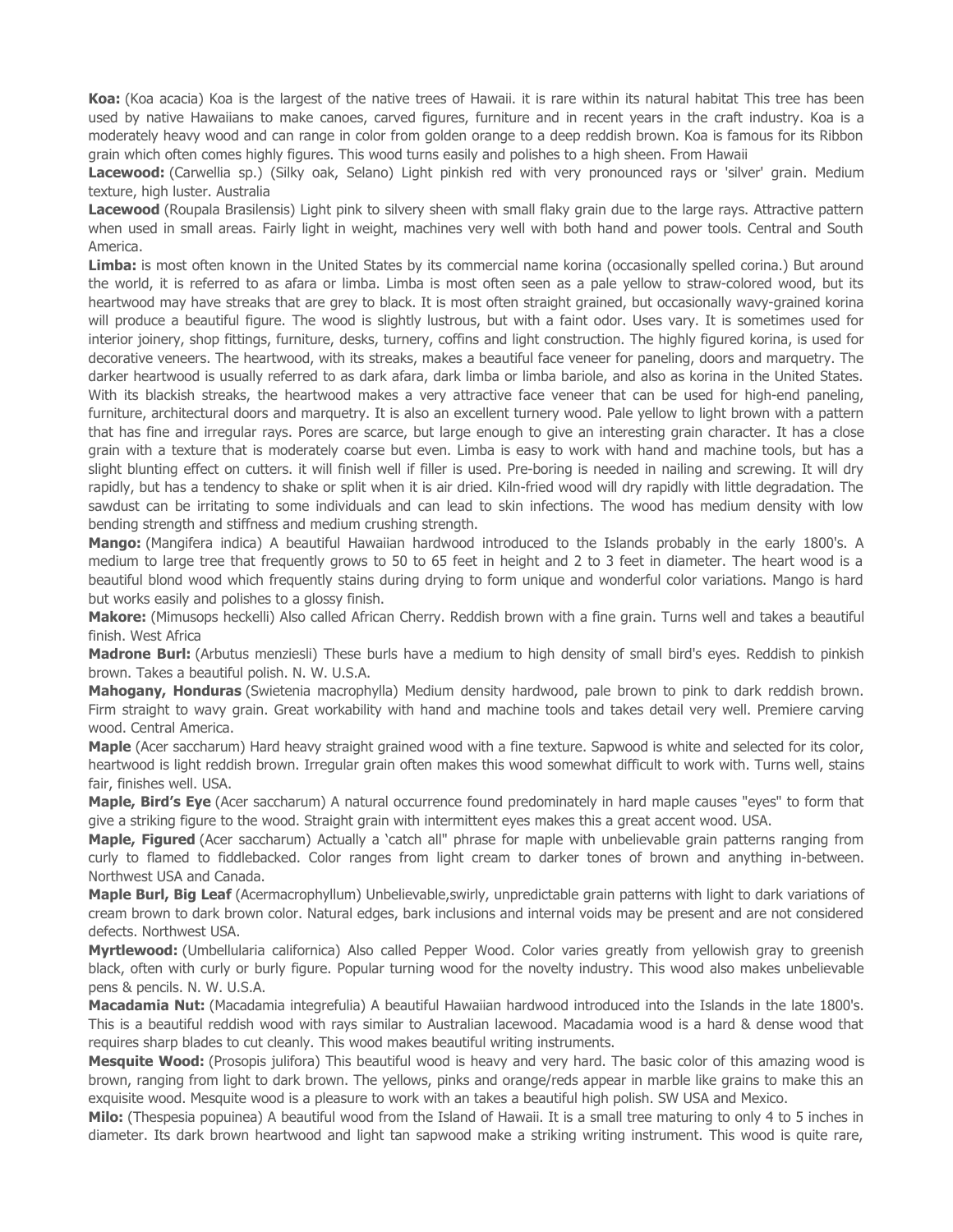heavy, and takes a high polish.

**Ohia:** (Metrosiderous polymorpha) Ohia or ohia lehua is one of the most common and widespread large trees in Hawaii. A large Ohia can run 80 ft. in height and 3 plus feet in diameter. The wood is heavy, very hard, strong, and was used by early Hawaiians in carvings and household implements. This most attractive wood makes beautiful pens and pencils.

**Olivewood:** (Oleo europa) Yellowish brown with dark brown streaks. Hard & heavy. Grain is straight to wavy, very fine texture. This is an expensive but very beautiful wood. Machines well and takes a fine finish. Mediterranean

**Osage Orange:** (Maclura pomifera) A medium to hard wood with a golden yellow to bright orange heartwood, with possible pronounced darker grain streaks. Medium to coarse texture, straight grained. Machines good with sharp power tools and is excellent for turning. Takes a high polish. Southern U.S.A.

**Oak, Red** (Quercus rubra) Straight grained wood with a coarse texture that varies according to rate of growth. Color ranges from light cream, pinkish-red to dark tan or golden brown. Machines with hand and powertools. Used for furniture, turning, takes a stain well. USA.

**Oak, White, Quarter Sawn** (Quercus alba) Pale brown to dark brown in colorwith a pinkish shade, grain is verystraightwith a relatively porous open texture. Some "ray fleck patterns" may be present in quarter/riftsawn oak. Morestablethan plain sawn stock, greatforfurniture and turning. USA.

**Pacific Yew:** (Taxus baccata) Bright orange to brown. Fine grained & turns easily. Takes a high polish. NW U.S.A.

**Pheasant Wood:** A beautiful, heavy wood. Dark brown with light brown veins. Very hard and yet turns well. Pheasant wood make a strikingly beautiful writing instrument. Takes a high polish. Very rare, from Hawaii.

**Pink Ivory:** (Birchemia zeyheri) Bright pink to watermelon red. Hard & heavy, very fine texture and takes a beautiful polish. One of the rarest woods in the world. Turnery, inlays, fancy woodwork, knife handles & writing instruments. Extremely expensive E. & S. Africa

**Padauk:** (Pterocarpus soyauxii) (Mbe, Mbil, Mututi, Ngula, Bosulu) Medium to hard wood, heartwood is deep orange red that will age to a deeper orange brown. Moderately course grain texture with straight to interlocking grain patterns. Machines & turns well with a high polish. From Africa; Cameroon, Zaire, Angola, Congo, Equatorial Guinea, Gabon and Nigeria.

**Paela** (Caesalpinia spp.) Varies in color from pink to dark red with light cream to yellow streaks. Stripped appearance shown on quarter sawn material. Machines well and is an excellent turning wood. Central America.

**Pau Ferro** (Akite, Asomanini, Awong, Bannia, Boto, Dina, Gandoe, Icoje, Kisasamba, Mututy, N'guessa, Naranjillo, Ndina, Nsakala, Oken, Orura barrialera, Pao rosa, Parakusan, Wamara) The heartwood is pink, yellow, or dark brown in color and is often striped with red-brown bands. The grain is usually wavy or interlocked. The wood is rather coarse-textured. Polishing characteristics are rated as good. From Africa; Congo, Ivory Coast, Zaire, Gabon, Angola, Cameroon, Equatorial Guine and, Nigeria. Common uses include carvings, musical instruments, decorative veneer, fine furniture and sounding boards.Specific Gravity is .82 (very dense). Responds well to turning.

**Pear Wood:** (Pyrus communis) Pinkish brown to rose colored wood with very fine, straight & even textured grain. Excellent turning wood. Will polish to a high luster and holds great detail. Europe, UK, & western Asia.

**Persimmon** (Bara-bara, Boa-wood, Butterwood, Possum wood, Virginia date palm, White ebony)From the United States.

**Pine, Eastern White or Ponderosa** (Pinus strobus or Pinus ponderosa) Softwood with a soft to medium density. Color varies from creamy white to pale straw, with occasional contrasting orangish growth rings. USA.

**Prima Vera:** (Tabebuia donnel-smithil) Creamy white with a high luster. Beautiful ribbon stripe effect on the quarter sawn surface. Takes a nice finish. Mexico

**Purple Heart:** (Peltogyne) (Amarante, Violetwood, Koroboreli, Saka, Sakavalli, Pau roxo, Nazareno, Morado, Tananeo, Palo morado, Guarabu) Medium to hard wood with tight, fairly straight grain with moderately coarse texture. Bright purple when cut, darkens to a brownish purple with exposure. Machines well with sharp tools. Turns & finishes well. Central & South America.

**Quilted Maple:** This burl comes is a variety of light to darker browns and sometimes a wild pinkish orange will give a hint of glowing ember.

**Redheart** (Erythroxylon spp.) Pale to dark red that will deepen in color with age. Grain is straight and tight. Machines well but has a tendency to burn. Turns well. Fresh cut material has a bright red look that will darken with exposure. Central America.

**Rosewood, Santos (Pau Ferro):** (Machaerium scleroxylon) Reddish brown to dark cocoa brown, often with dark stripes. Fine grained with a high luster. Bolivia

**Rosewood, Bolivian** (Machaerium acutifolium) Deep dark chocolate brown to purple black in color with occasional strips of even darker tones. Hard, heavy, fine texture with variable grain patterns. Machines well with sharp hand and power tools. Turns well. South America.

**Rosewood**, **BRAZILIAN** - var. SANTOS (Cabiuna, Jacaranda, Palisander, Rio rosewood)

Varies in color from shades of brown to red or violet, and is irregularly streaked with black. The grain is typically straight, occasionally wavy. Texture is medium to coarse and of medium luster.